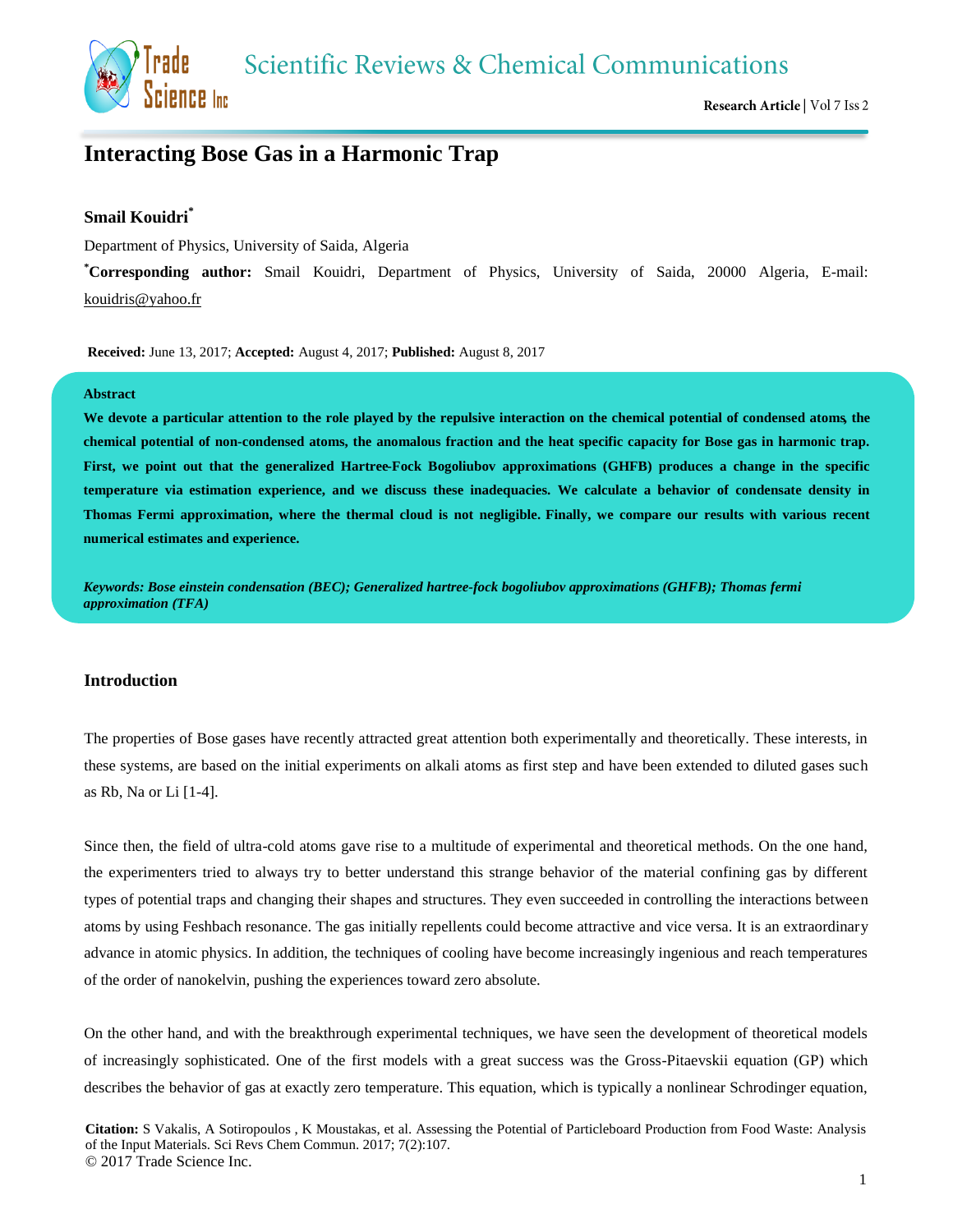is able to predict correctly many equilibrium properties of quantumgases. The effects of temperature and correlation between condensed atoms (in the state) and non-condensed atoms (excited) are completely ignored in this approximation. In contrast, it takes account the interactions between condensed atoms and predicted with great success the collective excitations of the condensate at zero temperature.

However, if you not taking into account the thermal cloud, it still remained fairly low conceptually. Many generalizations have been proposed [5,33] from Popov approximation, which involves explicitly non-condensed density to that of Beliaev where we see it clear for the first time of many body effects via the anomalous average, itself directly connected to the selfenergy and therefore the T matrix scattering.

So in this paper, we use the approximations described above but at finite temperature because they are responsible in determination of general properties of trapped ultra-cold atoms, in particular the chemical potential, energy spectrum and heat capacity as function of temperature and number of particles respectively. In this context and based of the Gross-Pitaevskii equation which gives the proper state of system exactly, we can discuss various state. The interactions between atoms are responsible to describe the different properties. We note here, that we take in account the Yukalov rules [34] in determination of the chemical potential. We inject this rule in our numerical algorithm [35] we are able to find this quantity.

The paper is organized as follows. In Sec-II we set up the formalism needed to treat an interacting Bose gases within the generalized Hartree-Fock Bogoliubov approximation (GHFB). We analyze, in Sec-III results and discussion, the influence of the trap potential and the interactions on the chemical potential of the gas. We show that the interactions have important effects on the chemical potential. We investigate the behavior of the heat capacity. We find that at sufficiently low temperatures the interactions change the qualitative behavior of the heat capacity. This is explained in terms of the effects the interactions have on the quasi particle spectrum. Finally, we summarize the results in Sec-IV.

#### **Formalism**

We will consider a spherically symmetric harmonic trap, the condensate wave function,  $\varphi_0$  (r), may be chosen real [5] and may be verify the Gross-Pitaevskii equation, which is simply the Euler Lagrange of the energy functional of the dilute Bose gases. It reads:

$$
\left(\frac{-\hbar^2}{2m}\Delta + V_{trap}(r) + g[n_c(r) + 2\tilde{n}(r) + \tilde{m}(r)]\right)\varphi_0(r) = \mu\varphi_0(r) \qquad (1)
$$

Where:

 $V_{trap}(r) = \frac{1}{2} \omega^2 r^2$  is the trap potential,  $4\pi\hbar^2a$  $g = \frac{m}{m}$  $=\frac{4\pi h a}{r}$  is the strength interaction, and  $n_c(r), \tilde{n}(r), \tilde{m}(r)$  are the condensate density, the non-condensate density and the anomalous density respectively. To simplify the notation, the energies will be measured in units of,  $\hbar \omega$  is determined by the quasi particles amplitudes  $(u_i(r), v_i(r))$  and quasiparticles energies,  $E_i$ , which obey the coupled Bogoliubov-de Gennes (BdG) equations: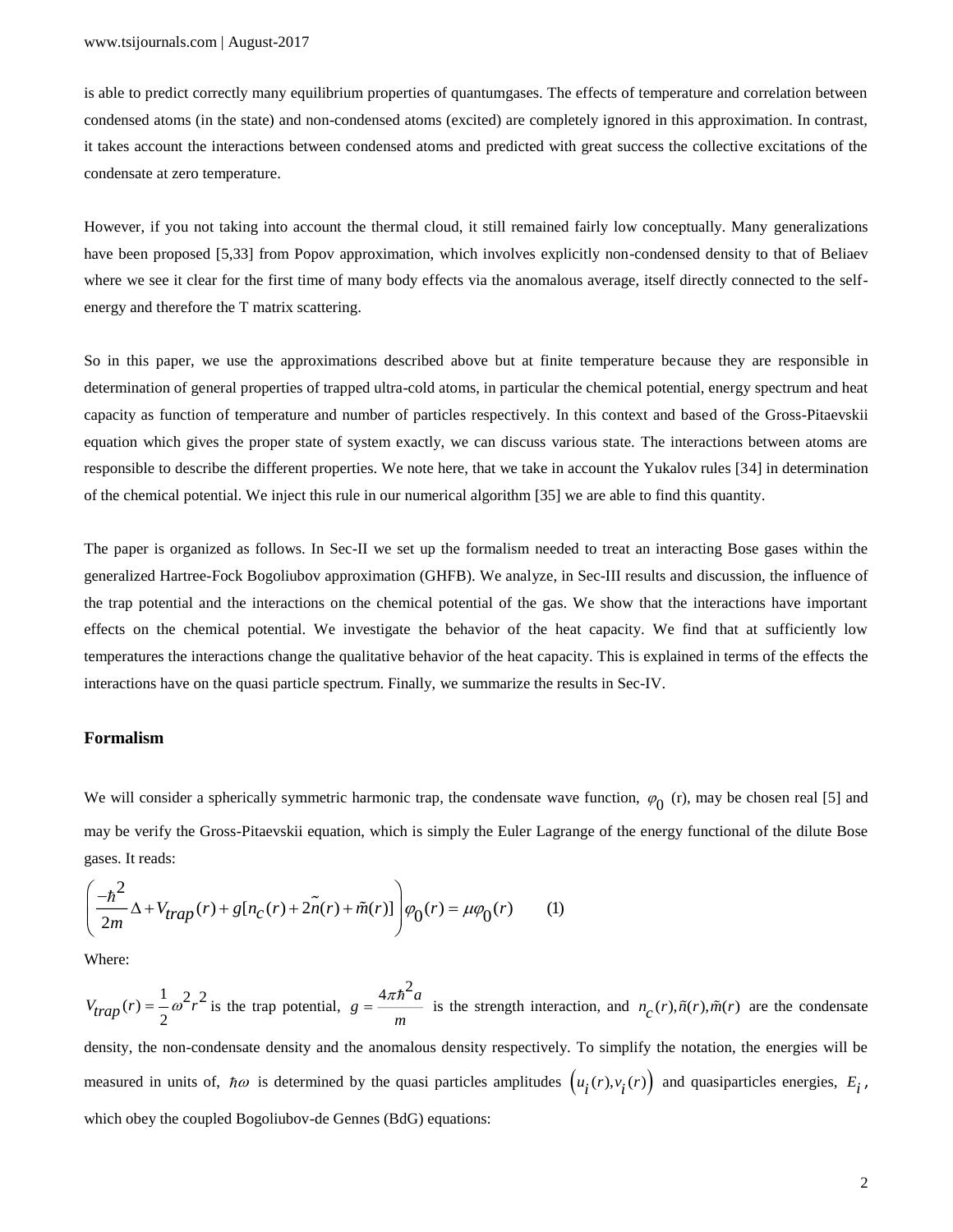$$
Lu_{\hat{i}}(r) - g(n_{C}(r) + \tilde{m}(r))v_{\hat{i}}(r) = E_{\hat{i}}u_{\hat{i}}(r)
$$
 (2)  

$$
Lv_{\hat{i}}(r) - g(n_{C}(r) + \tilde{m}(r))u_{\hat{i}}(r) = -E_{\hat{i}}v_{\hat{i}}(r)
$$
 (3)

Here:

$$
L = \frac{-\hbar^2}{2m} \Delta + V_{trap}(r) - \mu + 2g(n_c(r) + \tilde{n}(r))
$$

By expanding the quasiparticles amplitudes,  $(u_i(r), v_i(r))$  via a spherical harmonics basis:

$$
(u_i(r), v_i(r)) = \sum_{l=0}^{\infty} \sum_{m=-l}^{l} \frac{(u_i(r), v_i(r))}{r} Y_{lm}(r)
$$
 (4)

We can determine the analytic form of the condensate, the non-condensate and the anomalous density:

$$
N_c | \varphi_0 |^2 = n_c(r) \quad (5)
$$
  
\n
$$
\tilde{n}(r) = \sum_{l=0}^{l_{\text{max}}} \frac{2l+1}{4\pi r^2} \sum_{n_l=0}^{n_l_{\text{max}}} \left( |u_{l_{n_l}}(r)|^2 + |v_{l_{n_l}}(r)|^2 \right) f_B \left( E_{l_{n_l}} \right) + |v_{l_{n_l}}(r)|^2 \quad (6)
$$
  
\n
$$
\tilde{m}(r) = \sum_{l=0}^{l_{\text{max}}} \frac{2l+1}{4\pi r^2} \sum_{n_l=0}^{n_l_{\text{max}}} u_{l_{n_l}}^* (r) v_{l_{n_l}}(r) \left( 1 + 2f_B \left( E_{l_{n_l}} \right) \right) \quad (7)
$$
  
\n
$$
f_B \left( E_{l_{n_l}} \right) \text{ is the Bose-Einstein function :}
$$
  
\n
$$
z^{-1} = 1 + N_c^{-1} \quad (9)
$$

With fugacity  $z^{-1}$ 

 $z^{-1} = 1 + N_c^{-1}$  (9)  $^{-1}$  = 1 + N<sup>-1</sup>

1  $k_BT$  $\beta =$  is the inverse temperature. The chemical potential is determined, by using the Yukalov rule [34].

The equations (1-3) form a closed set to be solved self-consistently. We have chosen in our numerical calculations the couple (n; 1) up to  $(n_{max}, l_{max})$  beyond which values the results of the coupled equations (1-3) remain unchanged.

# **Results and Discussions**

Let us consider a  $^{87}$ Rb gas (m = 1.44 × 10<sup>-25</sup> Kg) with s-wave scattering length  $a = 5.82 \times 10^{-9}$  m in a harmonic trap with frequency  $\omega = 2\pi \times 200$  Hz. We started by calculating the chemical potential.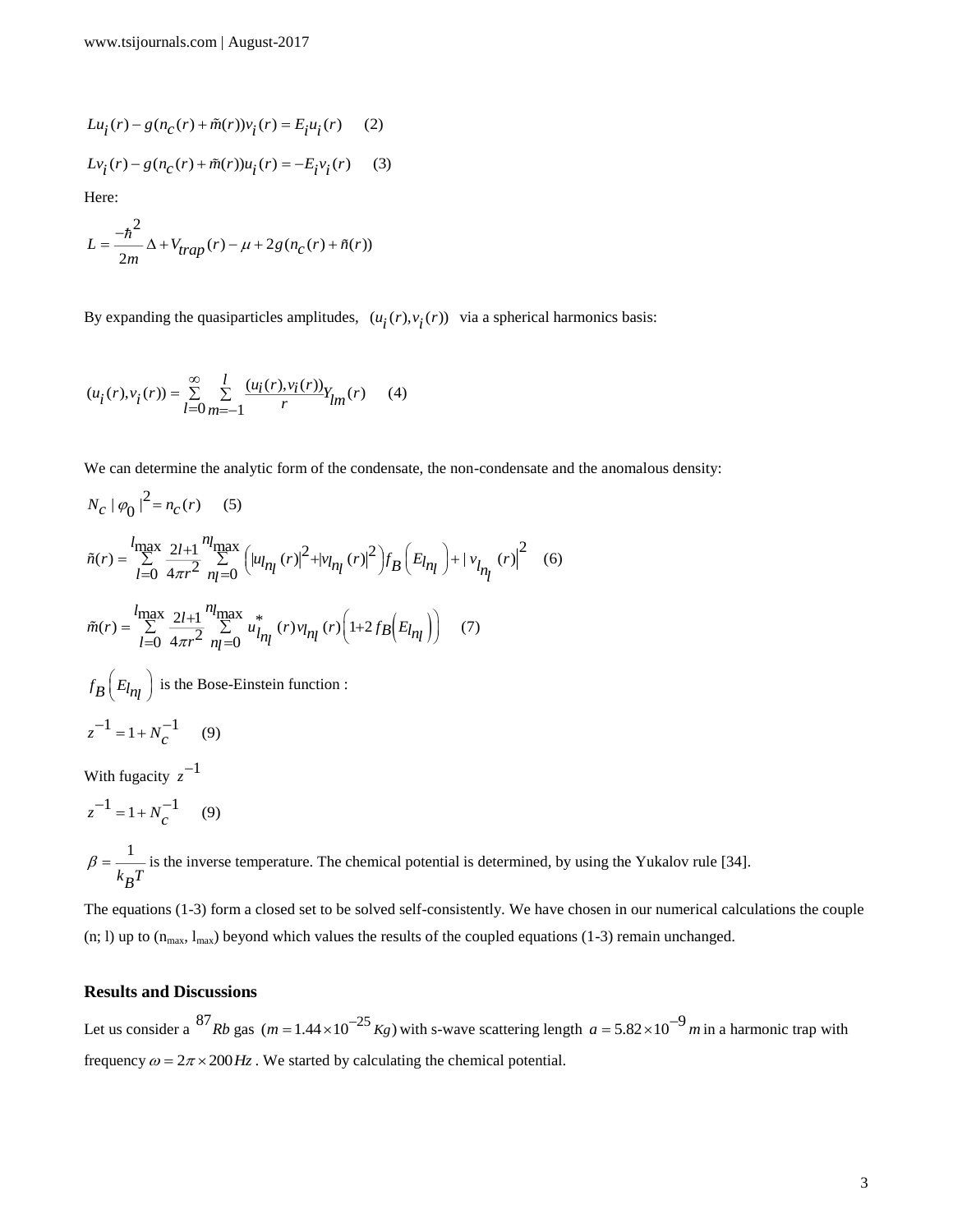#### **The chemical potential**

In this section we will determine the chemical potential  $\mu$  as a function of the temperature and number of particles in the trap. Yukalov [34] has done an extensive analysis of  $\mu(N;T)$  in the case of an interacting gas in Popov approximation and beyond it. He found an essential relation which describes the condensate potential and non-condensate potential as:

$$
\mu = n_c \mu_c + n_{nc} u_{nc} \qquad (10)
$$

Where  $n_c = \frac{N_c}{N}$  and  $n_{nc} = \frac{N_{nc}}{N}$  presents the condensate and non-condensate fraction respectively.  $\mu_{cis}$  chemical potential relative to the condensate atoms and  $\mu_{nc}$  is the non-condensate chemical potential. We used the algorithm described in ref [35] so at each iteration we determine total chemical potential by used equation (10), and consequently the condensate and non-condensate chemical potential. We plot in **FIG.1** the general variation of chemical potential for various temperature (up to the transition temperature  $T_c$  for  $N = 2000$ . We note that the tendencies of the both chemical potential are the same just up to 0:74Tc but when we go beyond it the total chemical potential stars to deviate which is the result of the dominance of the potential created by the non-condensate atoms.



**FIG. 1.** The chemical potential versus temperature, the solid line corresponds to the condensate chemical potential; the solid line with stars (green) corresponds to the total chemical potential.

In order to examine in detail how the interactions affect, by changing the strength coupling g, this physical quantity we choose as example a Thomas Fermi limit. Recall that in this limit we neglect the kinetic part of equation (1), we find directly an analytic form of the condensate function  $\varphi_0$  (r):

$$
\left|\varphi TFT\left(r\right)\right|^2 = \frac{\left(\mu - V_{trap}\left(r\right)\right)}{gN_c} - \frac{\left(2\tilde{n}(r) + \tilde{m}(r)\right)}{N_c} \tag{11}
$$
\n
$$
n_c TFT(r) = n_{cT} \left(r\right) - \left(2\tilde{n}(r) + \tilde{m}(r)\right) \tag{12}
$$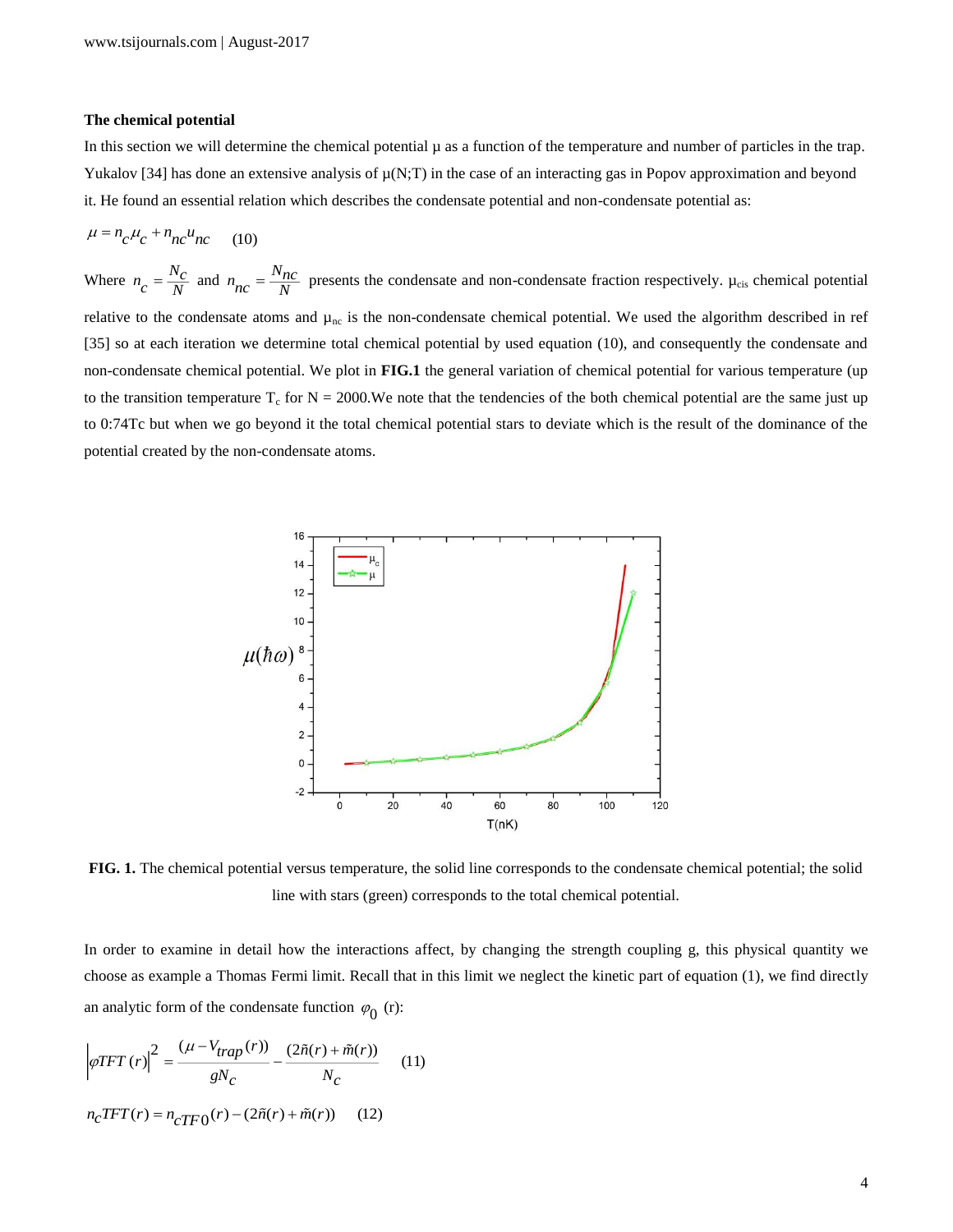Where  $n_c TFT(r)$  and  $n_c TFT(r)$  are the Thomas Fermi density at finite temperature T and at zero temperature respectively. The **FIG. 2** shows the general variation of the condensate density in Thomas Fermi approximation (TFA) and in (GHFB) approximation.



**FIG. 2.** The condensate density in (GHFB) as solid line, the dashed line Thomas Fermi approximation at T=10nK and the dotted line is the Thomas Fermi approximation at T=0nK.

The dashed lines correspond to the Thomas-Fermi approximation (TFA) at finite temperature; the continuous line is the calculation given by (GHFB) approximation and the dotted line is the Thomas-Fermi approximation (TFA) at zero temperature. If we analyze this **FIG. 2** with more attention we deducted that it corresponds to a translation at the radius of the condensate which can be verified by a theoretical relationship given below and as consequence the Thomas Fermi chemical potential,  $\mu_{TFT}(T)$ , and radius,  $R_{TFT}(T)$ , at finite temperature can be obtained by using the following condition:

$$
\int_{0}^{R} TFT \ d^{3}r \left| \varphi_{TFT} (r) \right|^{2} = 1 \quad (13)
$$
\n
$$
\mu_{TFT}(T) = \mu_{TFO}(0)(1 + 2\frac{\tilde{N}}{N_{c}} + \frac{\tilde{M}}{N_{c}})^{\frac{2}{5}} \quad (14)
$$
\n
$$
R_{TFT}(T) = R_{TF0}(0)(1 + 2\frac{\tilde{N}}{N_{c}} + \frac{\tilde{M}}{N_{c}})^{\frac{1}{5}} \quad (15)
$$

*R*

Where 2  $0^{(0)} = \frac{nw}{2} (15 \frac{r_{ca}}{d})^5$ *Nca*  $TF0^{(0)} = \frac{1}{2}$  $\mu_{TFO}(0) = \frac{h\omega}{r} (15 \frac{N_{ca}}{r})^{\frac{3}{5}}$  is chemical potential at 0nK and  $\int_0^r d^3r \tilde{n}(r) = \tilde{N}$ ,  $\int_0^r d^3r \tilde{m}(r) = \tilde{M}$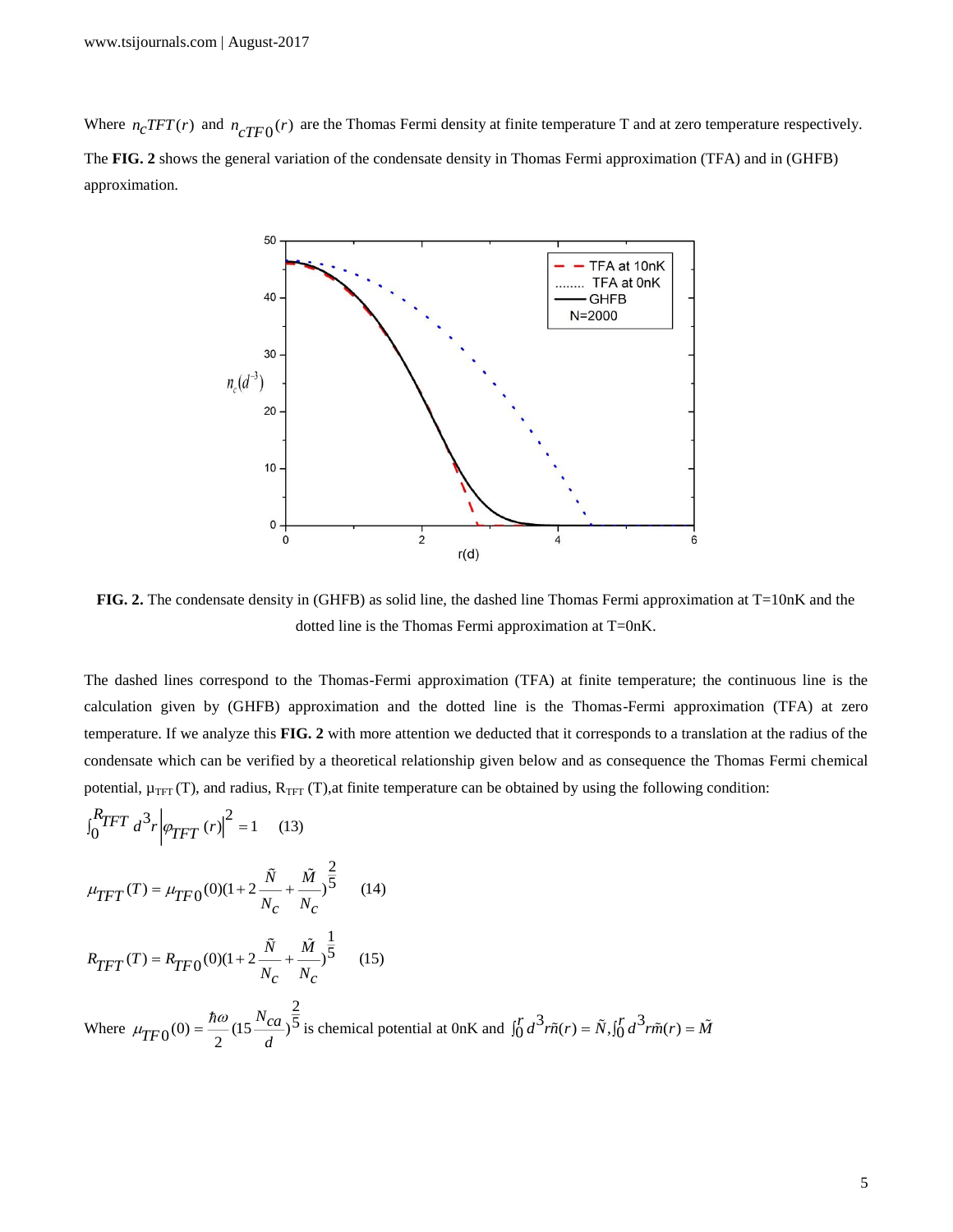We assume that at finite temperature the contribution of thermal cloud is small compared that the condensed atoms density

where the following approximation  $\frac{N}{1-\epsilon}$  << 1  $\frac{\dot{N}}{N_c}$  << 1 and  $\frac{\vert \dot{M} \vert}{N_c}$  << 1 *Nc*  $<< 1$  is satisfactory. The equations (11) and (12) can be reduced and

finally the chemical potential  $\mu_{TFT}$  (T) and radius  $R_{TFT}$  (T) take the new form:

$$
\mu_{TFT}(T) \approx \mu_{TFO}(0)(1 + \frac{4}{5} \frac{\tilde{N}}{N_c} + \frac{2}{5} \frac{\tilde{M}}{N_c})
$$
 (16)

$$
R_{TFT}(T) \approx R_{TFO}(0)(1 + \frac{5}{5} \frac{N}{N_c} + \frac{1}{5} \frac{M}{N_c})
$$
 (17)

By explaining this later term, we deducted that:

$$
R_{TFT}(T) = R_{TFO}(0) - R_1(T) \tag{18}
$$

Where  $R_1(T)$  is the translator vector.

In FIG. 3 we plot the chemical potential  $\mu$ TFT (T) of interacting gas as a function of condensate number N<sub>c</sub> and at the specific temperature 0:74Tc. We used the parameters  $g=1$ ,  $g=2$  and  $g=4$  for various number of condensate (where

$$
g' = \frac{4\pi\hbar a}{d}\hbar \omega g
$$
. The solid line correspond to g=1, the dashed line correspond to g=2 and the dotted line correspond to g=4.

We note that when we increase g, the chemical potential,  $\mu_{TFT}$  (T), decrease. Noted here that the specific temperature is determined by putting:

$$
N_c = \tilde{N} \qquad (19)
$$

Where  $\frac{N_c}{r} = (1 - (\frac{T}{r})^{\alpha})$  $N$   $T_c$  $=(1-(-)^{\alpha})$  with  $\alpha=2.3$  is fitting parameters.



**FIG. 3.** The chemical potential in Thomas Fermi approximation at finite temperature T=0:74Tc for g=1, 2 and 4:the dashed line g=2, dotted line g=4, solid line g=1as functionas the condensate atoms number Nc.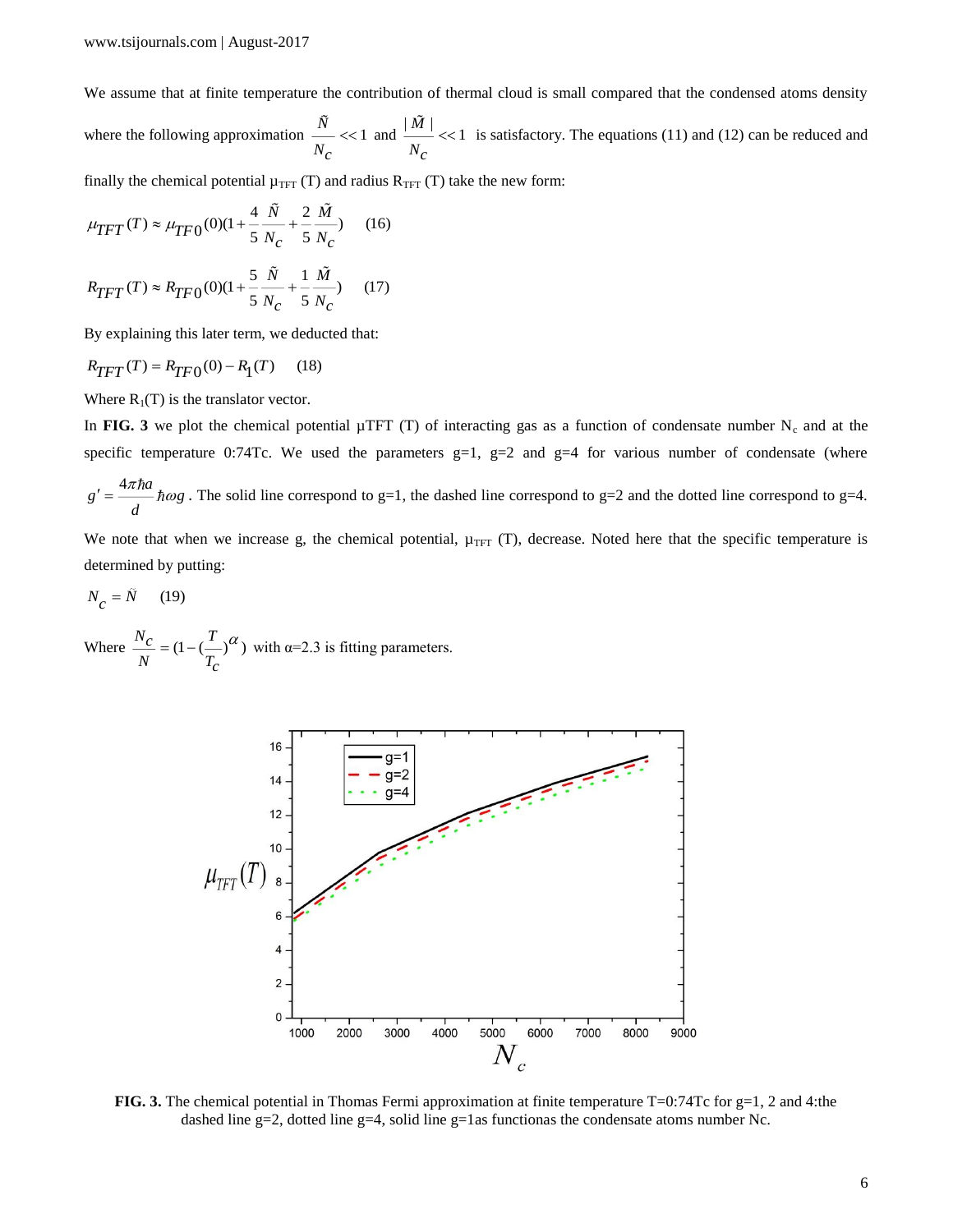## **Condensed, non-condensed and anomalous fraction**

We use the equations (5), (6) and (7) and we integrated over all space, we can determine the condensed, non-condensed and anomalous fractions. We plotted these fractions as function of temperature with  $N=10000$  for various strength coupling  $g=1$ and g=2 in **FIG. 4**.The presence of the repulsive interactions has the effect of expanding the atomic cloud. We note here that the non-condensate fraction increases monotonically with the strength coupling g while the condensate fraction decrease with g. The anomalous fraction increases if we take the absolute value. Before finish, we present this fraction at just 0:74Tc as function of number of particles ranging from 2000 to 10000 for g. The **FIG. 5** shows their variations which present a monotonically comportment. The figure 5 shows their variations which present a monotonically comportment.



**FIG. 4.** (a) The condensate fraction, (b) non-condensate fraction and (c) anomalous fraction in the condition of [5]; N=10000 for  $g=1$  and 2.



**FIG. 5.** (a) The condensate fraction, (b) non-condensate fraction and (c) anomalous fraction in the condition of [5] as function as the number of atoms at  $T = 0:74Tc$  with g=1.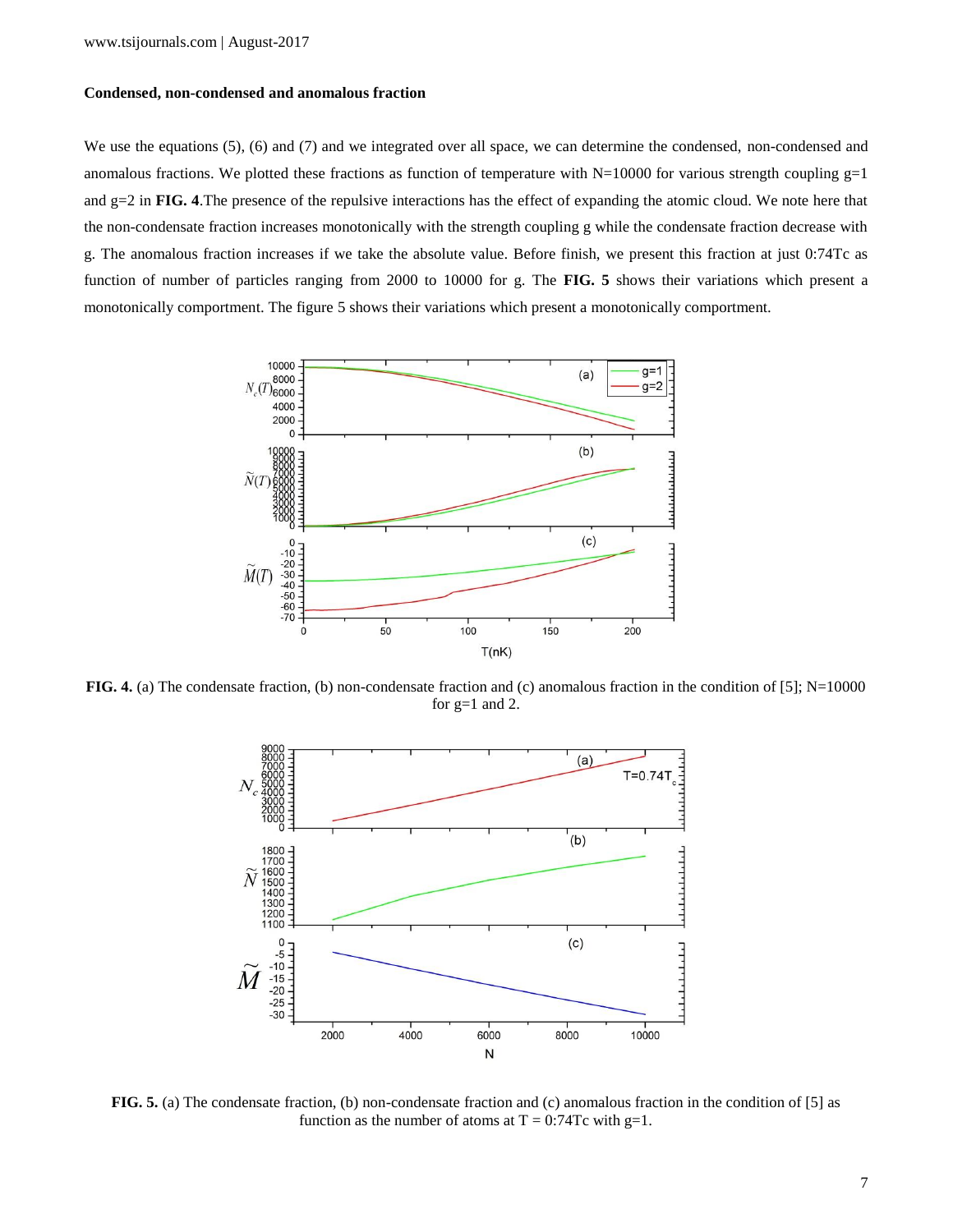## **Heat capacity**

For a gas of particles in a constant confining potential, the most useful definition of the heat capacity is [36]:

$$
C_n(T) = \frac{1}{2N} \left| T \right| \tag{20}
$$

For our case the energy is given by:

$$
E(T, N) \equiv \mu(T, N) \quad (21)
$$

In Thomas Fermi approximation (TFA) the equation (20) takes the new form:

$$
C_{nTF}(T, N) = \frac{1}{2N} \mu_{TFO}(0) \frac{4}{5} \alpha \frac{T^{\alpha - 1}}{T_c^{\alpha}} \tag{22}
$$

In FIG. 6, we plot the heat capacity in Thomas Fermi approximation as function as temperature for N=2000 and with different strength coupling g. We note that this capacity for N=2000 has a same behavior for different g until 40 nK and beyond this value it stars to decrease gradually when g increases. For more precision, we present it in **FIG. 7** as function as Nc at T fixed, we choose T=0:74 Tc, because at this specific temperature the effect of the potential created by the noncondensed atoms has the same that their created by the condensed atoms. We note that the effect of the interaction on the heat capacity depends on the strength of the interactions, g which decrease when we increase g, but when we exceeds a critical value Nc=4500 the three curves have the same behavior.



**FIG. 6.** The heat capacity in TF approximations versus the temperature of N=2000 for various strengths coupling g. The solid line correspond to g=1, the dashed line correspond to g=2 and the dotted line correspond to g=4.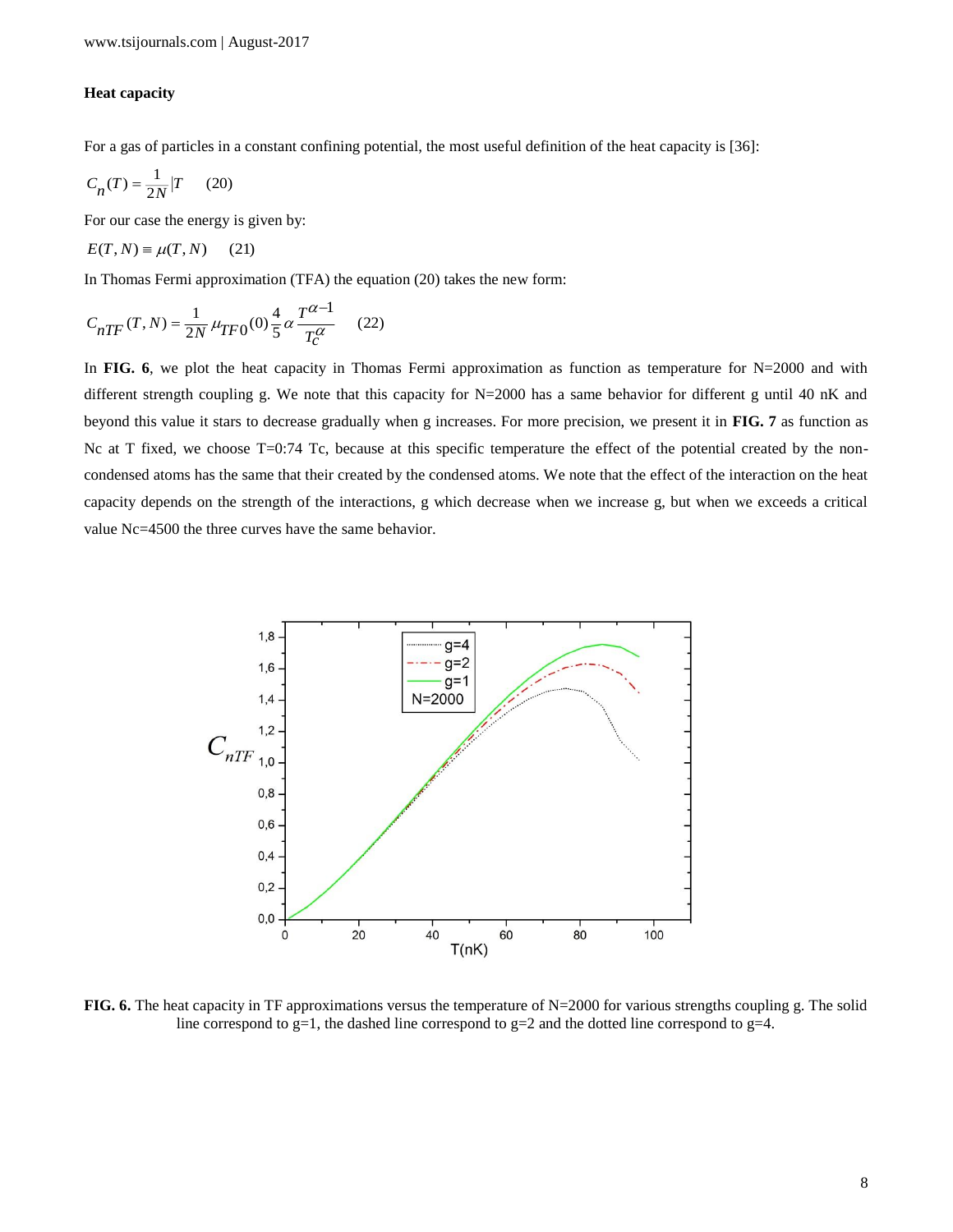

**FIG. 7.** The heat capacity in units of kB versus the condensate number for  $g=1$ , 2 and 4 at  $T=0:74$  Tc : the dashed line  $g=2$ , the dotted line  $g=4$  and the solid line  $g=1$ .

#### **Collective excitation**

The study of elementary excitations is important case of quantum many body theories in general and in particular for Rb gases. In this case, we have plotted the collective excitations as a function of number of atoms for various coupling strengths  $g=1$  and  $g=2$  at finite temperature T=0:74Tc, the effect of non-condensate atoms is not negligible as consequently the potential created by this fraction start to increase.

The **FIG.** 8, shown the frequencies modes. We observe that the frequency modes  $l=0$  and  $l=2$  splits into two parts which characterize the degenerate eigenvalue of the harmonic potential. The l=0 mode, also called Breathing mode, is influenced by the compressibility of the condensate, and its increase in frequency which is the result of repulsive interactions between atoms. On the other hand, the mode,  $l=2$ , or quadruple mode frequency decreases when we increase N and g respectively. The mode  $l=1$  present the center of mass of the condensate mode and is located precisely at  $\omega$ . This later is not affected trap

by the interaction effect.



**FIG. 8.** The calculated excitation frequencies as function as the number of atoms N at T=0:74Tc for g=1 and g=2.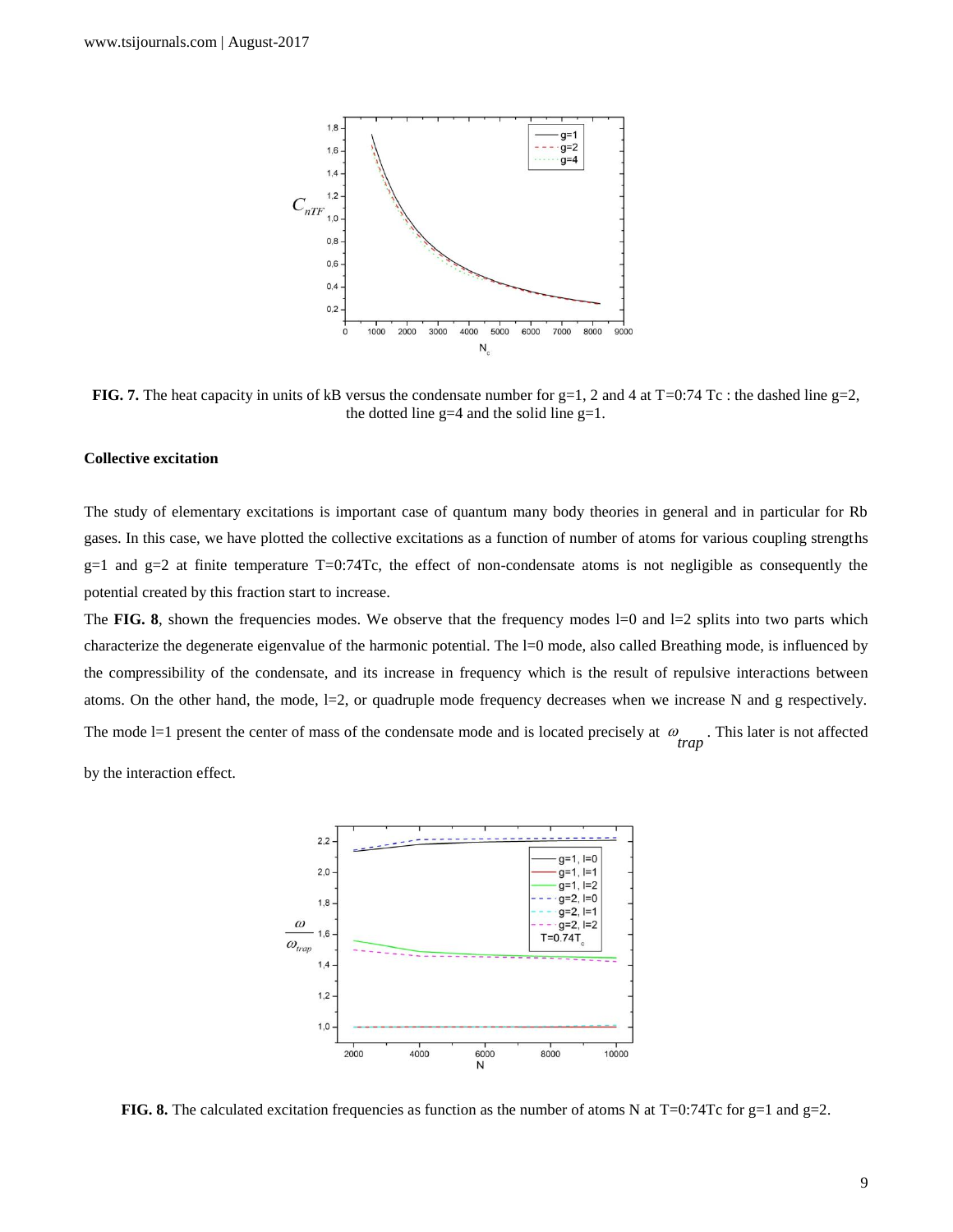## **Aspect ratio**

Another quantity which measures the mutual interactions between the condensate and the thermal cloud is the aspect ratio. At finite temperature it presents the ratio between the kinetic energy and the mean field energy created by the condensate atoms and the energy created by the thermal cloud and can be written as:

$$
AR_{\widetilde{n}} = \frac{T}{\langle g n_C(r) + 2g \widetilde{n}(r) \rangle} \tag{23}
$$

With T is the kinetic energy. We assume that the thermal cloud effect is less than the condensate effect  $\frac{n_C(r)}{\tilde{n}(r)}$  |<< 1  $\frac{r}{\tilde{n}(r)}$  | < 1. The equation (23) takes a new form:

$$
AR_{\tilde{n}} \approx AR_{w\tilde{n}}(1 - 2\frac{n_c(r)}{\tilde{n}(r)}) \quad (24)
$$

Where  $AR_{w\tilde{n}} = \frac{1}{\langle g n_c(r) \rangle}$  $AR_{w\tilde{n}} = \frac{T}{\langle g n_C(r) \rangle}$  is the aspect ratio without the thermal cloud.

The FIG. 9 depicts this ratio (AR) at zero temperature, ARwen, and at finite temperature,  $AR_{en}$ , as function of the number of condensed atoms as predicted by GHFB calculations and measured by [37]. We observe that the GHFB approximation yields an overall good agreement with experiment and confirms the departure from the TF model [38-39] of Castin-Dum which predicts a constant aspect. The aspect ratio at finite temperature presents instability around 1.05.



**FIG. 9.** Aspect ratio of pure BEC versus the condensate number Nc. Solid line represent the GHFB calculations while crosses (blue) are from [37].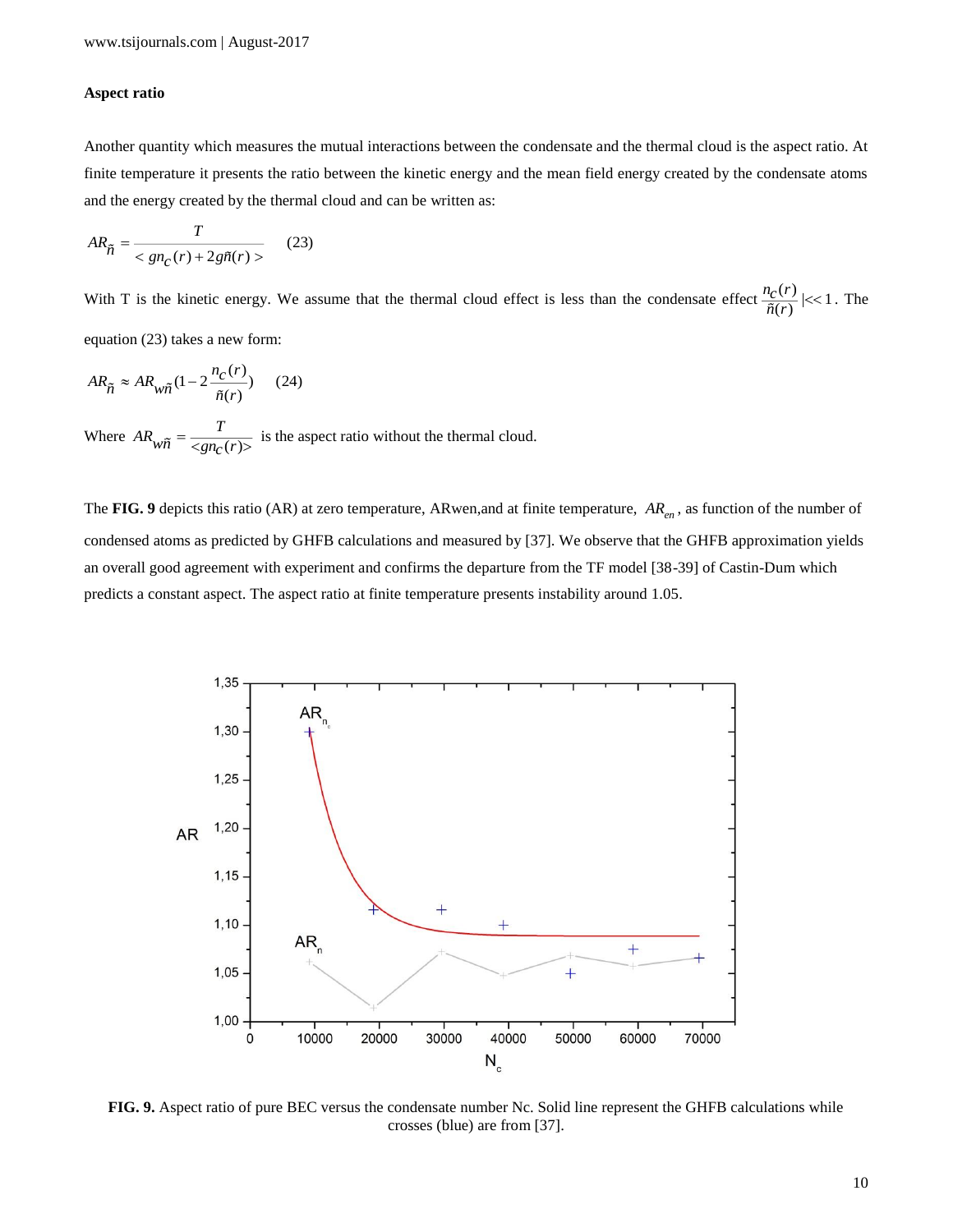#### **Conclusion**

We have concerned in this paper, a behavior GHFB equations of interacting Bose gases in a harmonic trap at finite temperature. So about this, we have developed a numerical code to solve the GHFB equations for large numbers of atoms, where the real numerical challenge is not the number of atoms but the number of occupied modes at finite temperature inspired by the anomalous density. As consequence, we have determined a chemical potential of the condensed atoms and a chemical potential of the non-condensed atoms. We have discussed their behavior and their effect when we change the coupling constant and particularly in Thomas Fermi limit at finite temperature. We find that the interactions have, above a specific temperature, an essential effect in structure of these different quantities appeared, the thermal cloud increase but the chemical potential and the condensate density decrease. The aspect ratio, at finite temperature, presents an instability value around 1.05 and conforms to the experimental data [37] at zero temperature.

#### **Acknowledgments**

I would like to thank N. Van Giai for his helpful comments on the numerical algorithm and for his warm hospitality at the Theoretical Division of the Nuclear Physics Institute Orsay France.

## **REFERENCES**

- **1.** MH Anderson, JR Ensher, MR Matthews, et al. Observation of Bose-Einstein Condensation in a Dilute Atomic Vapor, Science 1995;269: 198-201.
- **2.** KB Davis, MO Mewes, M R Andrews, et al. Phys Rev Lett 1995;75: 3969.
- **3.** CC Bradley, CA Sackett, JJTollett, et al. Phys Rev Lett 1997;79: 1170.
- **4.** EA Cornell and CE Wieman. Rev Mod Phys. 2002;74: 875.
- **5.** CC Bradley, CA Sackett, JJ Tollett, et al. Phys Rev Lett 1995;75: 1687.
- **6.** DAW Hutchinson, K Burnett, RJ Dodd, et al. J Phys B: At Mol Opt Phys 2000;33: 3825-3846.
- **7.** NP Proukakis, SA Morgan, S Choi, et al. Comparison of gapless mean-field theories for trapped Bose-Einstein condensates. Phys Rev A 1998;58: 2435.
- **8.** AL Fetter. Ann Phys. 1972;70: 67.
- **9.** NN Bogoliubov. On the Theory of Superuidity. J Phys 1947;11: 23.
- **10.** LD Landau. J Phys 1941;5: 71.
- **11.** EA Uehling, GE Uhlenbeck. Phys Rev 1933;43: 552.
- **12.** O Penrose and L Onsager. Phys Rev. 1956;104: 576.
- **13.** K Huang and CN Yang. Phys Rev. 1957;105: 767.
- **14.** ST Beliaev. Sov Phys JETP 1958;7: 289.
- **15.** ST Beliaev. Sov Phys JETP 1958;7: 299.
- **16.** NM Hugenholtz and D Pines. Phys Rev. 1959;116: 489.
- **17.** PC Martin and J Schwinger. Phys Rev 1959;115: 1342.
- **18.** G Baym and LP Kadano. Phys Rev 1961;124: 287.